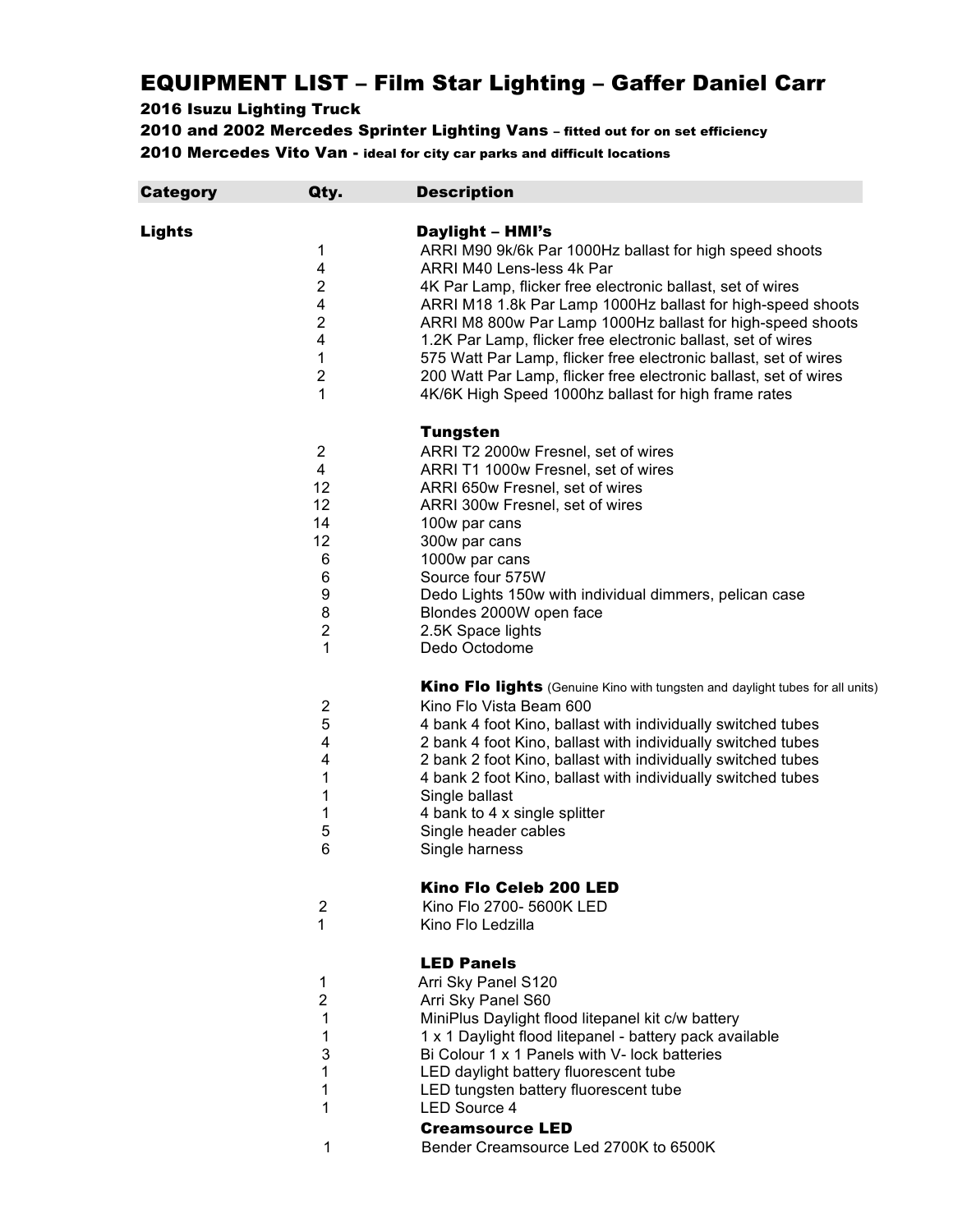| <b>Category</b>      | Qty.                    | <b>Description</b>                                         |
|----------------------|-------------------------|------------------------------------------------------------|
| <b>Light Control</b> |                         | <b>Textiles</b>                                            |
|                      |                         |                                                            |
|                      | 1                       | 4 x 4 China Silk                                           |
|                      | 1                       | 4 x 4 Artificial Silk                                      |
|                      | $\overline{\mathbf{c}}$ | 4 x 4 Half grid                                            |
|                      | $\overline{\mathbf{c}}$ | 4 x 4 Qtr. grid                                            |
|                      | 2                       | 4 x 4 Qtr. Stop silk                                       |
|                      | 1                       | 8 x 8 Qtr. Stop silk                                       |
|                      | $\overline{2}$          | 8 x 8 Ultra Bounce                                         |
|                      | $\mathbf{1}$            | 8 x 8 Silver Lame                                          |
|                      | $\overline{\mathbf{c}}$ | 8 x 8 Qtr. Grid diffusion                                  |
|                      | $\overline{2}$          | 8 x 8 Half Grid diffusion                                  |
|                      | 4                       | 8 x 8 frames                                               |
|                      | 4                       | $12 \times 12$ frames                                      |
|                      | 3                       | 12 x 12 Solid black                                        |
|                      | $\mathbf{1}$            | 12 x 12 Qtr. Stop silk                                     |
|                      | 1                       | 12 x 12 Silver lame                                        |
|                      | 3                       | 12 x 12 Qtr. Grid                                          |
|                      | $\overline{\mathbf{c}}$ | 12 x12 Half Grid                                           |
|                      | 2                       | 12 x 12 Ultra bounce                                       |
|                      | 1                       | 12 x 12 High Lite                                          |
|                      |                         |                                                            |
|                      | 1                       | 20 x 20 Qtr. grid diffusion<br>20 x 20 Ultra bounce        |
|                      | 2<br>$\overline{2}$     |                                                            |
|                      |                         | 30 x 40 Ultra bounce                                       |
|                      |                         | <b>Nets</b>                                                |
|                      | 3                       | 12' x 12' one stop net                                     |
|                      | $\overline{\mathbf{c}}$ | 24" x 36" one stop net                                     |
|                      | $\overline{\mathbf{c}}$ | 24" x 36" half stop net                                    |
|                      | $\mathbf 2$             | 18" x 24" one stop net                                     |
|                      | $\overline{\mathbf{c}}$ | 18" x 24" half stop net                                    |
|                      | $\overline{4}$          |                                                            |
|                      |                         | <b>Diffusion Frames and bounce board</b>                   |
|                      | 8                       | 4 x 4 diffusion frames                                     |
|                      | 9                       | 3 x 3 diffusion frames                                     |
|                      | 1                       | 4 x 8 diffusion frames                                     |
|                      | 2                       | 4 x 6 poly bounce board                                    |
|                      | 4                       | 4 x 4 poly bounce board                                    |
|                      | 1                       | 4 x 4 reflector board                                      |
|                      |                         |                                                            |
| <b>Green Screens</b> |                         |                                                            |
|                      | 1                       | 12 x 12 Digital Green Screen                               |
|                      | $\overline{2}$          | 20 x 20 Digital Green Screen                               |
|                      | 1                       | 20' x 18" Digital Green Velcro patch to join two 20 x 20's |
| <b>Blue Screens</b>  |                         |                                                            |
|                      | 1                       | 20 x 20 Digital Blue Screen                                |
|                      |                         |                                                            |
| <b>Cutters</b>       | 8                       | 48" x 48" Floppy cutter                                    |
|                      | 4                       | 24" x 36" Flippy cutter                                    |
|                      |                         |                                                            |
|                      | 1                       | 24" x 72" Meat Axe cutter                                  |
|                      | 2                       | 24" x 36" solid cutter                                     |
|                      | $\overline{2}$          | 24" x 24" solid cutter                                     |
|                      | 1                       | 12" x 36" solid cutter                                     |
|                      | 1                       | Assorted wooden cutters                                    |
|                      | 1                       | Assorted black material                                    |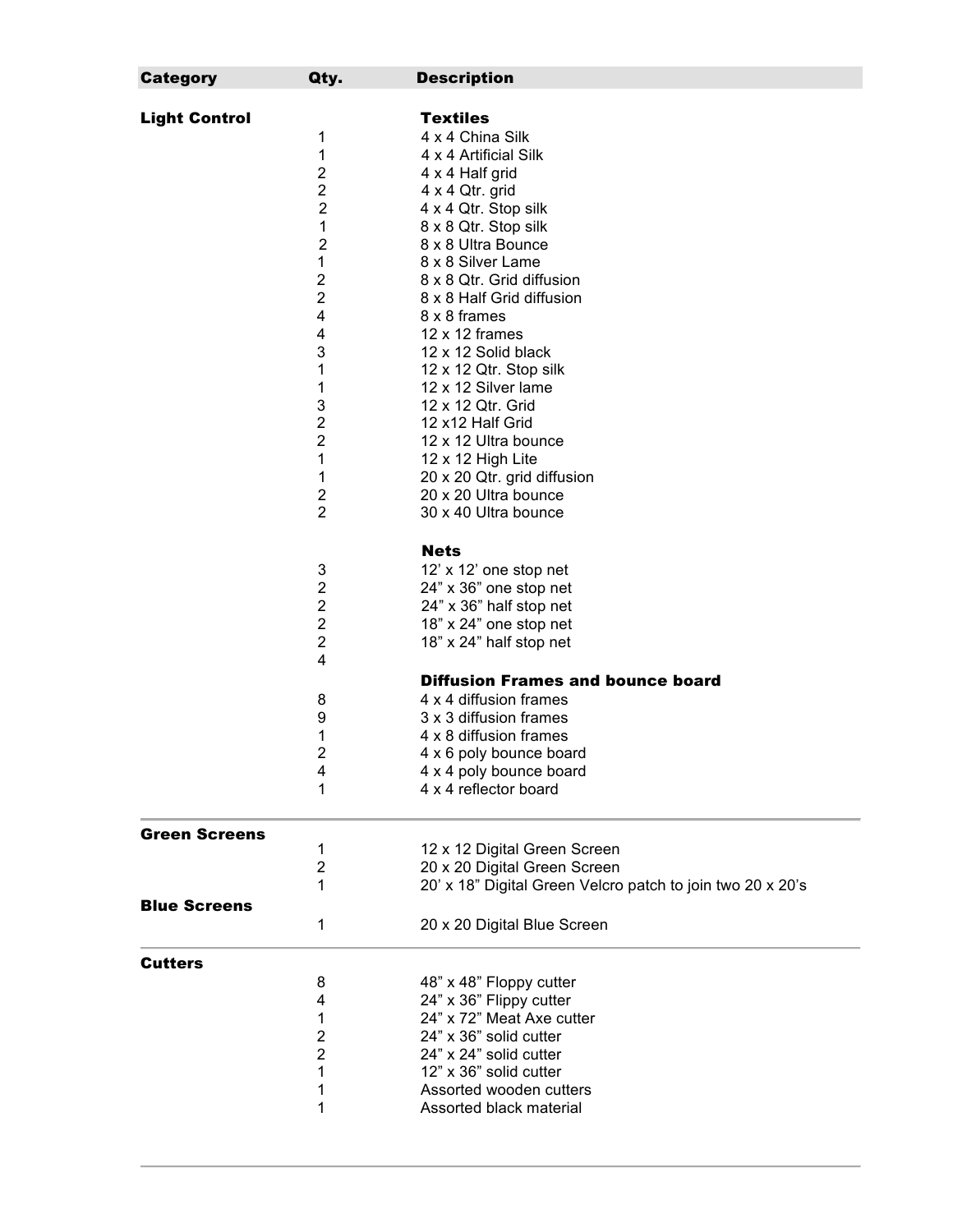| <b>Category</b>           | Qty.                    | <b>Description</b>                                                   |
|---------------------------|-------------------------|----------------------------------------------------------------------|
|                           |                         |                                                                      |
| <b>Dimmers</b>            |                         |                                                                      |
|                           | 6                       | 2.5 K Dimmers - dmx                                                  |
|                           | $\overline{2}$          | LSC GenV1 dimmer racks                                               |
|                           | 1                       | <b>LSC Clarity Lighting Console</b>                                  |
|                           | 1                       | <b>LSC VX10 Lighting Console Wing</b>                                |
|                           | 1                       | <b>LSC Mantra Lite lighting desk</b>                                 |
| <b>Chimera</b>            |                         |                                                                      |
|                           | 1                       | Quartz daylight bank                                                 |
|                           | 1                       | Speed ring for 4k par                                                |
|                           | 1                       | Speed ring for 1.2 Par                                               |
|                           | 1                       | Speed ring for 2k Blondie                                            |
|                           | 1                       | Creamsource Chimera bank                                             |
|                           | 1                       | Chimera Pancake                                                      |
| <b>Rigging Hardware</b>   |                         |                                                                      |
|                           | 10                      | Magic arms                                                           |
|                           | 12                      | Hollywood clamps                                                     |
|                           | 6                       | Big bens                                                             |
|                           | 10                      | Cardellini clamps                                                    |
|                           | 4                       | Z arms                                                               |
|                           | 3                       | Gaffer grips                                                         |
|                           | 14                      | Super clamps                                                         |
|                           | 6                       | Barrel clamp                                                         |
|                           | 1                       | Boom kit                                                             |
|                           | 6                       | Magic arm turtle                                                     |
|                           | 2                       | Long polecat                                                         |
|                           | $\overline{2}$          | Medium polecat                                                       |
|                           | $\overline{\mathbf{c}}$ | Short polecats                                                       |
|                           | 3                       | Scaffold bars                                                        |
|                           | 1                       | 20 x 20 frame                                                        |
| <b>Stands</b>             |                         |                                                                      |
|                           | 34                      | C stands with adjustable legs (In trolley for easy transport to set) |
|                           | 8                       | Avenger triple riser steel stands                                    |
|                           | 6                       | Avenger triple riser black aluminium stands                          |
|                           | 12                      | Manfrotto 004 5/8" stands                                            |
|                           | 4                       | Avenger double windup stand                                          |
|                           | $\overline{2}$          | Avenger Hi Hi boys                                                   |
|                           | 3                       | Manfrotto Nano stands                                                |
|                           | 1                       | Avenger Super Wind up                                                |
| <b>Power Distribution</b> |                         |                                                                      |
|                           | 2                       | Honda EU65is 6.5 Kva Generator                                       |
|                           | 1                       | Honda EU 20i 2 Kva Generator                                         |
|                           | 2                       | 3 Phase switch board                                                 |
|                           | $\overline{2}$          | 3 Phase splitter                                                     |
|                           | 60                      | 10 metre 10 amp cables                                               |
|                           | 6                       | 25 metre 10 amp cables                                               |
|                           | 20                      | 2 metre $-5$ metre cables                                            |
|                           | 30                      | 10 Amp power boards                                                  |
|                           | 9                       | 32 amp 3 phase mains cable                                           |
|                           | 4                       | 20 metre 20 amp cables                                               |
|                           | 4                       | 10 metre 20 amp cables                                               |
|                           | 4                       | Cable ramps                                                          |
|                           | 10                      | Safety mats                                                          |